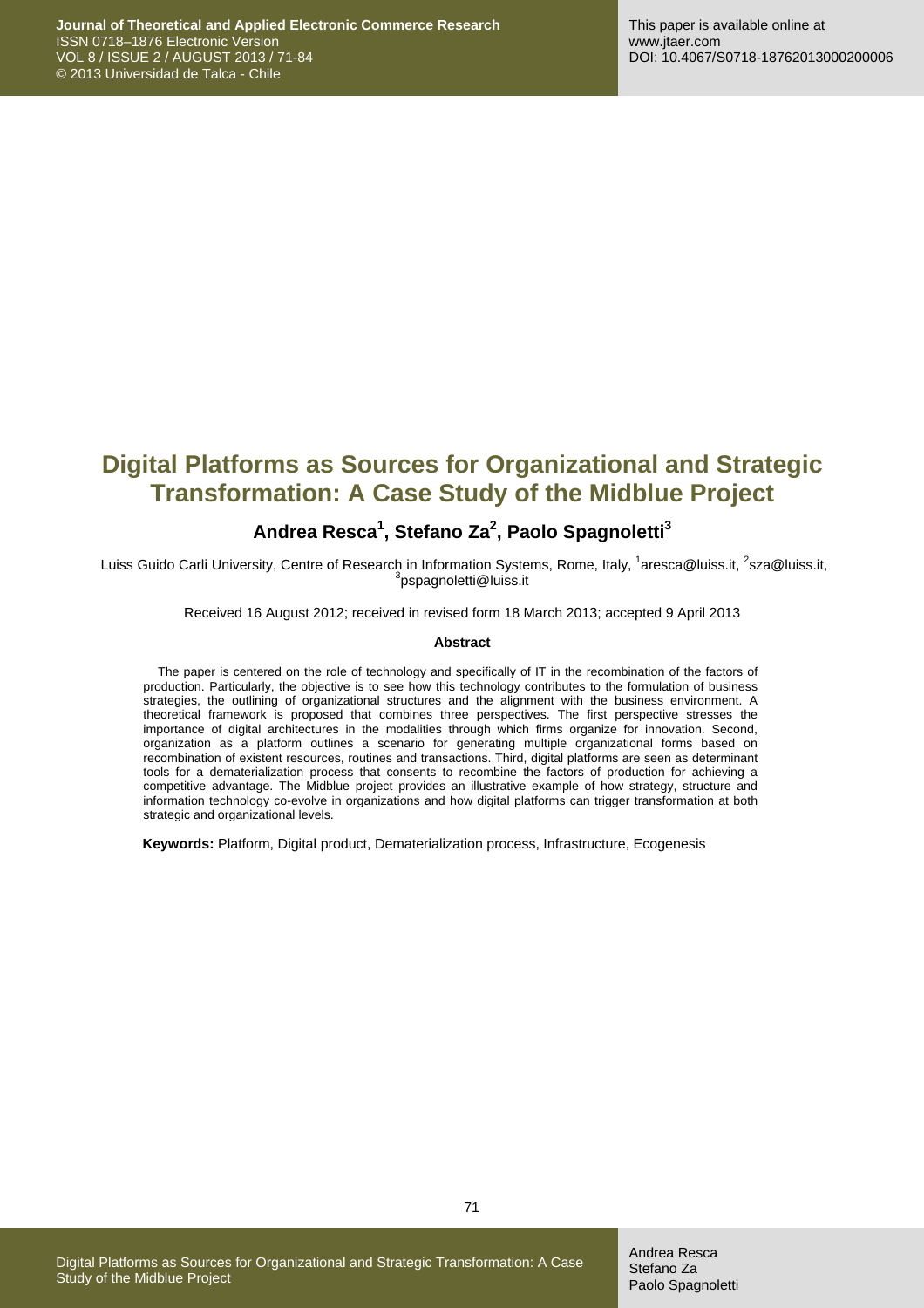## **1 Introduction**

Traditionally, entrepreneurship is the activity related to the combination of the factors of production (land, labour, physical, human and financial capital) in order to produce goods or services for a market. The organizations support this combination. They represent the whole of roles and relationship (structure) led by a management able to follow a strategy that establishes an effective alignment with the environment [22]. The maintenance of this alignment is an extremely complex task because organizations and business environments continuously evolve. Strategy and structure are the main instruments through which organizations deal with this situation. Strategy is the plan of action to achieve a competitive advantage and structure represents patterns and relationships of entities that allow the accomplishment of this advantage.

Since Chandler's seminal work [11], the relationship between strategy and structure has been object of a large research activity in management studies. In organization studies, contingency theory [18] has a long tradition for studying the organizational structure/environment relationship. In order to be competitive, a strategy is formulated, an appropriate structure is envisaged for following it, and Information Technology (IT) is implemented to support both internal processes and actions in the competitive environment.

However, the question is if these policies, such as the strategy/structure alignment, the structure/environment alignment, and the strategy/IT alignment are still valid in order to be competitive. To achieve these alignments is difficult and takes time. In contrast, the level of competition and technological development requires a continuous recombination of the factors of production according to organizational forms that are no more led by traditional approaches in management or organization studies [6].

The relationship between IT, organizational structure and strategy has been investigated in the strategic Information Systems research stream [7], [28]. Previous works have focused on the degree to which an IS must be strategically, structurally and informally aligned with the organization, in order to achieve organizational performance [5], [19]. As opposed to such traditional approaches, a focus on the relationship between new digital architectures and organizational transformation has been recently advocated [2]. Organizational transformation is intended as the process through which an organization is re-aligned with its environment.

New digital architectures are more flexible and scalable than pre-Internet ones [21] and therefore their transformative power is higher. Furthermore, since socio-technical, economic, and political trends enable new trajectories for transformation, organizational inertia is increasingly eroded [2]. For instance, organizations can take advantage from the modularity, scalability, and interoperability of Service Oriented Architectures for transforming their structure and implementing new strategies.

In this scenario, the objective is placed on the mechanisms through which new digital architectures enable organizational transformation. The points of reference used to investigate this innovation process are strategy, structure and environment.

The Midblue project is a project for the provision of multimedia contents to visitors of circumscribed areas related to what they are observing as in the case of museums, trading fairs, exhibitions etc. It is the case study that was selected in order to investigate these issues. Due to the passage of time and environmental changes a two phase project emerged leading to the design of two different IT artifacts defined as Midblue version 1 (Mv1) and Midblue version 2 (Mv2). Although the two solutions share the common goal of adding new capabilities in the provision of services and contents, the followed strategy, the organizational structure adopted and the interpretation of the environment differ significantly. They show different levels of embeddedness in the structure and strategy of the organization adopting the solution and the comparison of these two artifacts provides an illustrative example of the organizational transformation process showing the environment re-alignment at both strategic and structural levels.

The first section is dedicated to build a conceptual framework for analyzing the Midblue project. Three theoretical perspectives are integrated in this framework, which are related to the IT architecture, the structure, and the strategic levels. The research methodology is then presented together with the case description. A discussion section applies the conceptual framework for analyzing the Midblue case summarizing the findings and with the conclusion section the paper comes to an end.

## **2 Theoretical Framework**

In order to build an integrated interpretative framework, three perspectives are considered. The first perspective stresses the importance of the technological architecture in the modalities through which firms organize for innovation [37]. The organization as a platform [6], [8] is the second perspective taken into consideration. Finally, dynamics of value creation are at the basis of the third perspective [24]. Technology and particularly IT are, here, seen as drivers and tools for a dematerialization process that allows to recombine the factors of production for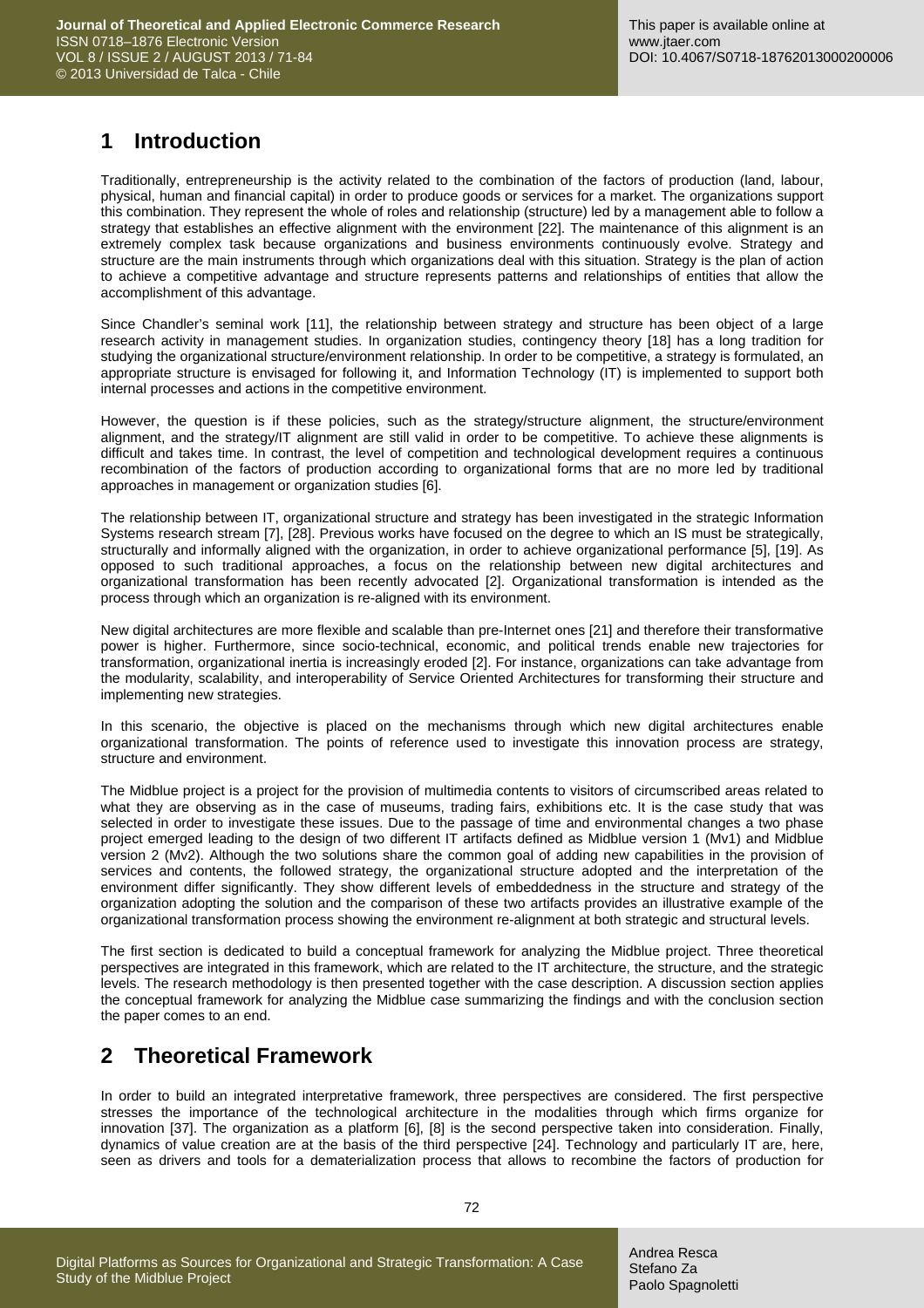achieving a competitive advantage. Table 1 summarizes the main assumptions of each perspective and provides a list of sources on which our theoretical framework is grounded.

| <b>Perspectives</b>                | <b>Key concepts</b>                                                                                                                               | <b>Main sources</b>             |
|------------------------------------|---------------------------------------------------------------------------------------------------------------------------------------------------|---------------------------------|
| IT architecture                    | • Modularity and standardized interfaces<br>• The layered modular architecture of digital products<br>• Products as platforms<br>• Border control | [3], [14], [37]                 |
| Organizational<br><b>Structure</b> | • Management of uncertainties<br>• Technological bet<br>• Surfing the business environment<br>• Organization as a platform                        | $[6]$ , $[8]$ , $[30]$ , $[35]$ |
| <b>Business</b><br>Strategy        | • Value constellation<br>• Liquification, unbundleability, and rebundleability<br>• Ecogenesis as a business strategy<br>• Upframing              | $[15]$ , $[24]$ - $[26]$        |

|  | Table 1: Integrated framework for IT enabled organizational transformation |
|--|----------------------------------------------------------------------------|
|--|----------------------------------------------------------------------------|

#### **2.1 The Layered Modular Architecture of Digital Platforms**

Digital products are characterized by specific architectures that defines them [37]. At first the term architecture requires further specifications. Each product distinguishes by a specific architecture that outlines modalities through which its parts and functions are composed. For example, the integrated architecture and the modular architecture represent opposite visions through which to design goods. In the first case, functional elements and physical components are closely interlinked. This leads to a high performance of the system in question. If a product is designed according to a modular architecture, however, the functionalities are not only related to specific physical components. It means that they are recombinable giving rise to different forms of the product. In this case, the role of the interface between a component and the other becomes essential and standardized.

Digital products are also characterized by a layered structure in which elements of different nature are combined at different levels and thus a layered modular architecture represents them [14]. Basically, these products are composed by four layers: devices, networks, services and content. The devices can be further subdivided into the physical aspects (i.e. hardware) and what makes their control (i.e. firmware) as well as the other layers. The network can be divided in its physical infrastructure (i.e. cables, etc.) and the protocols managing the transmission (i.e. TCP / IP). Content creation and its editing, storage and consume is provided by the service layer. The content layer is represented by texts, sounds, images and video for use or consume. Among the contents, metadata are considered as well. A tablet is a typical example in this respect. It is a device connected to a network for providing functionalities to manage contents and allow their consumption or use.

However, an increasing number of products are characterized by the presence within them of digital components (i.e. cars, household electrical appliances etc.). This contributes to imposing the so-called layered modular architecture [14]. It is a hybrid between a modular architecture and a layered architecture. In this instance, the product is formed by components according to a specific functional hierarchy, so that they nested and fixed, and by components not necessarily embodied in a single product. These components are considered as product agnostic [37]. Let's think about Google Maps. It can be conceived as a standalone product but also as a component of a website, a smartphone, a car etc. These digital products can be enacted in different ways and be part of different design hierarchies. This means that it is not possible to know in advance whether they will be used as standalone tools or as modules in a given layered architecture.

A product of this kind cannot lead to differences in degree as in the case of the modular architecture but to differences in type. The example of the digital camera can be significant in this respect. It can be used as a video player, internet client etc. [14]. Thus, digital products characterized by layered modular architectures remain fluid, and constantly evolving. However, unlike the pure layered architecture, some limitations are imposed by the physical components of the product (a camera is still a camera).

A digital product characterized by a layered modular architecture can be both a platform and a product. The iPad is a product. However, other firms may invent some new applications or peripheral accessories to expand its capabilities. In this way, companies that manufacture products with this architecture invest also in these products as platforms considering different markets and the possibility to build innovative product ecosystems around them [14]. As a platform, its layers can become source of further digital products as different players can take advantage of it contributing to its continuous innovation [3].

These dynamics lead to a market in which companies may compete at one layer and collaborate in another layer. Besides, the objective is to attract companies able to create those conditions that give the possibility to be present in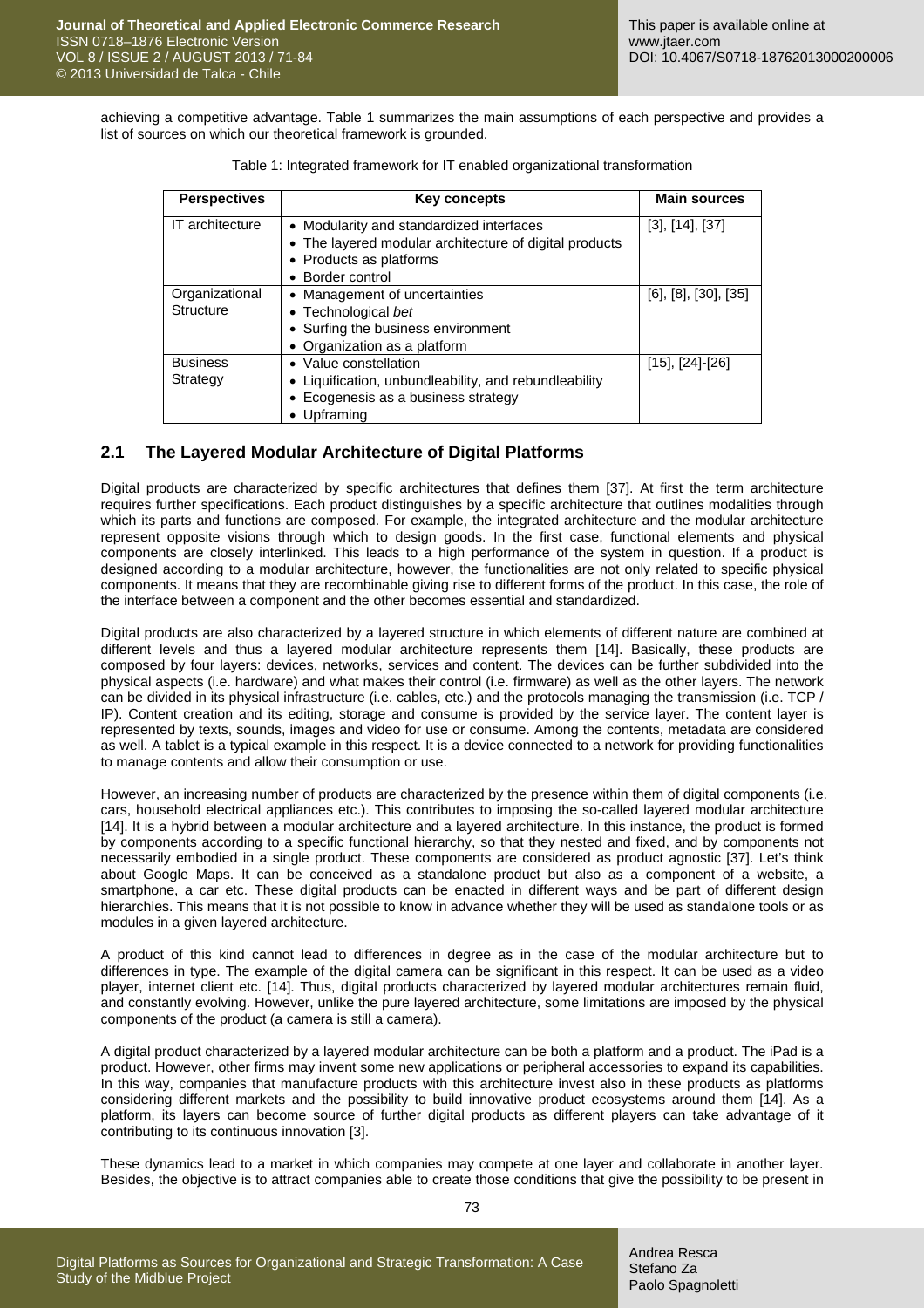layers that are outside the digital product seen as a platform. Therefore, the importance to design platforms that attract a large number of heterogeneous components and that belong to different design hierarchies is stressed. Hardly a single firm because of economic, structural, cognitive, and institutional constraints can be generative. The presence of an organizational logic that involves heterogeneous players pursuing their own strategy of innovation is fundamental. These players are not limited to firms in the same sector but also across sectors.

This context, due to the presence of digital products characterized by a layered modular architecture, is represented by a doubly distributed network. A network is distributed because value creation lies in the generativity based on the combination of heterogeneous resources present at different layers and is double because 1) the control over the components of these products is distributed across several businesses and 2) knowledge related to these products is distributed among diverse disciplines and communities. With these premises, what is crucial is the capacity to design a digital product platform to mobilize and inspire a doubly distributed network. In this respect, to attribute new meanings to potential products and services constantly redefining their boundaries through a reformulation of the product ecology is determinant [17], [32].

This scenario leads to several challenges in strategic research. At first, the digitization of products blends the boundaries between products and between industries. Google and Apple are a classic example in this context. Then, the layered modular architecture provides a range of possibilities to insert digital components into a physical product representing strategic choices to pursue digital innovation. A further challenge lies in the fact that having at disposal platforms of digital products is fundamental to control or not the key components or specific combinations of components within certain layers. This control can lead to a competitive advantage. In particular, businesses must continually wonder: a) what should remain open and closed in the digital product platform; b) how to identify and monitor key components that are of strategic importance; c) how to build efficient incentives for alluring companies to invest in the product platform. Again, layered modular products are conceived as a platform and a component at the same time. However not all businesses can follow this strategy simultaneously. For example, it is expected that a small start-up will focus on components until it reaches a stable number of users across multiple platforms. Finally, considering that the environment in which these businesses operated can be represented by the doubly distributed network, it is crucial to be attractive to companies that are heterogeneous and far from the business. For this proposal, a strategic resource is the border control both the technological one (e.g. APIs and SDKs) and the social one (i.e. incentives, property rights and forms of control) [13].

#### **2.2 Organization as a Platform**

In a scenario characterized by technological innovation, intense market competition, and a continuously evolving business environment, the capacity to change and to manage uncertainties is fundamental. But what does it actually mean to change and to manage uncertainties? What principles can be followed in order to combine the factors of production in order to be competitive? To stake on a specific technological paradigm and to commit to its development is seen as a possible solution in this respect [6], [8]. The technology at stake can become what envisages the business strategy to be followed. It outlines a setting in which it is possible to figure out the growth of a specific business. Besides, the possible evolution of a specific technology is seen not only as a way to define a strategy but also as a factor that outlines a specific organizational structure. In other words, the combination of procedures and transactions of an organization can be preconfigured by the characteristics of the technology [16].

If a new generation of technologies establishes itself, a series of important consequences can emerge. Products, all of a sudden, are outdated and the same destiny can involve their assembly lines and production processes. An entire culture (mental models, skills, experiences, traditions) [12], [29] and also the same organization identity have to be abandoned as related to an obsolete technology. Nevertheless, we cannot expect that organizations are able to make such a quick shift so that abruptly they embrace the new technology completely. This process takes time and probably it does not make sense to have this sort of objective as a new technological system can follow in a relatively short time. In this situation, organizations are the results of the sedimentation of structures, processes, routines and transactions that have established themselves in the course of time. There are not the conditions to select an appropriate organizational form according to transactions or coordination costs. This process takes time and the risk is to lose momentum facing a surprise or a technological wave. In this respect, one of the most important management assets is the capacity to deal with these circumstances. Therefore the strategy and structure alignment loses its relevance. It is not a priority to follow the alignment when the solution is rather to seek flexibility to surf this business environment [20], [35].

To figure out an organizational form that instead of addressing the reduction of transaction and coordination costs or its alignment with the strategy, is able to promote flexibility, the management of surprises and new technological trajectories is at stake now. The concept of platform is proposed in this respect [6]. Actually, it is a metaorganizational form. In fact, the question here is not to propose a specific configuration of roles and relationships or a further form for governing transactions but to work out what to do when a new technological trend is considered promising or other surprises completely change the business scenario.

The digital architectures discussed so far evoke the concept of platform here presented. Specifically in computer firms, the computer platform becomes the point of reference for the developments of new products. And, at the same time, it traces back to the organizational structure. In some sense, strategy and structure are recombined in the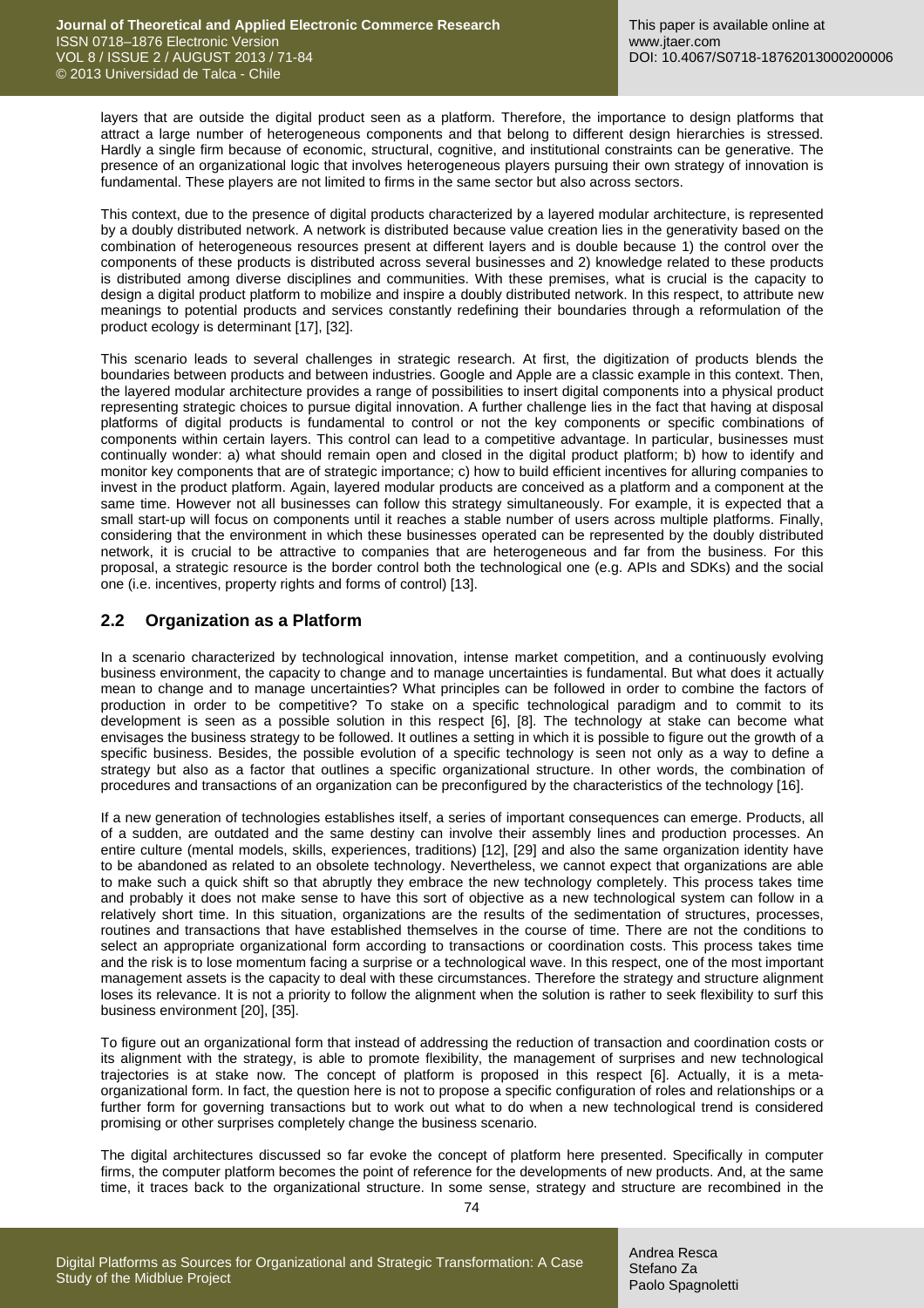metaphor of the technological platform. Therefore, departments, functions and divisions can be represented by this metaphor. It goes without saying that this becomes a powerful theoretical framework for managing business situations described above. Let's consider, for example, the PC/386 platform. Its motherboard, its microprocessor etc. outline a series of products with different characteristics according to the components made available by the platform. However, at the same time, it envisages a scenario of supplier and customers and the organizational structure able to exploit it. With the PC/486 platform things change as a new configuration of products, suppliers, customers and organizational structures becomes possible. The objective is to combine the factors of production in order to take advantage of this further platform. In these situations market leaders tend to be temporary. A new technological paradigm represents an opportunity for new entries able to envisage innovative businesses and how to respond to them.

As a technological platform, the platform as an organization can be conceived as an arrangement able to provide a series of solutions dealing with crisis affecting not only organizational strategy and structure but also organizational culture and identity [6], [8]. What are the characteristics of this arrangement? Why does it represent a solution in order to deal with these situations?

At first, to conceive it as an organizational structure that leads to a reduction of coordination costs or organization costs is inappropriate. At stake there can be a technological trajectory or another primary task that inevitably affect factors such as culture and identity. Here, the efficiency of an organizational structure is pushed into the background. Second, it is in the long term that features of this arrangement come out rather than in a specific point in time. Only according to a longitudinal perspective is it possible to observe the sequence of organizational forms that follow one another and mainly the speed and friction of these passages. The management leads them. A management that tends to bet to a specific primary task (technological trajectory, environment change etc.) and, in consequence of this bet, alliances, mergers and acquisitions, vertical integration etc. do follow. The organization as a platform, due to its characteristics, supports the recombination of the factors of production and then this sort of betting. This activity is far to be planned. On the contrary, it is opportunistic and based on improvisation but is not accidental. The platform is like a chameleon, it continues to reformulate its assets in order to deal with the next bet. These assets are already available. They are not the result of a planned activity. Rather, what is at hand such as routines and pre-existent structures is re-used for a new endeavor as in the case of open source software adoption [30]. Therefore, at a first look, a hierarchy or a matrix emerge but as an effect of a meta-level constituted by the platform. The platform is seen as a virtual and collective cognitive scheme enacted to deal with market contingencies, a technological innovation or competitors' moves.

The main characteristics of the organization as a platform can be summarized as follows: i) it provides an organizational architecture based on a multiplicity of structures; ii) frames and routines can be easily transformed across diverse organizational settings; iii) it provides a context in which available resources can be reinterpreted in innovative ways reallocating them in completely different frames; iv) superficially it acquires a common configuration but actually manifests itself facing surprises and using resources in an unexpected way; v) it achieves flexibility outlining structures that provide innovative answers to chaotic events.

#### **2.3 Ecogenesis as a Business Strategy**

The role of IT for entrepreneurship is seen according to Normann's view [24]. This perspective focuses mainly on strategy formulation. In other words, how technology innovation and IT lead to the envisaging of novel business strategies. Particularly, the point is to see how value is created. Value creation is the results of the establishment of a series of relationships with a range of players that rally round a specific company. The sum of the value provided by these relationships allows to achieve a competitive advantage and then to the possibility to align the strategy with the environment. The term value constellation is used in this regard [1], [4]. In contrast with the value chain [9], where value is added from each stage of production (from providers to customers of a specific business unit), value constellation emerges from the relationships established with suppliers, customers, government, universities etc. Underlying the establishment of these relationships, there is the overcoming of some constraints represented by time, place and by the actors with which to intertwine relations and the possible configurations of these. Therefore, the question is when and where activities can be done, who is able to perform them and in collaboration with.

Technological innovation and, in particular, IT and the Internet have significantly influenced this process. A path that is substantiated by a process of dematerialization. At the basis of this process there are two phenomena in particular: liquification and unbundleability.

The liquification is determined by the separation of information from the physical world. For example, the same content can be sent by email or through postal services. In the latter case, the involvement of the physical world is much more important. The liquification, moreover, allows a kind of mobilization of information and its combination so that tremendous amount of new information can be created. Information that produce information which in turn produce information and so on [15]. The functioning of financial markets makes the idea of this phenomenon. However, the liquification process encounters an obstacle when the repository of a particular piece of information or knowledge is the subject as such. Tacit knowledge or knowledge as a direct emanation of a specific socio-cultural context is a good example.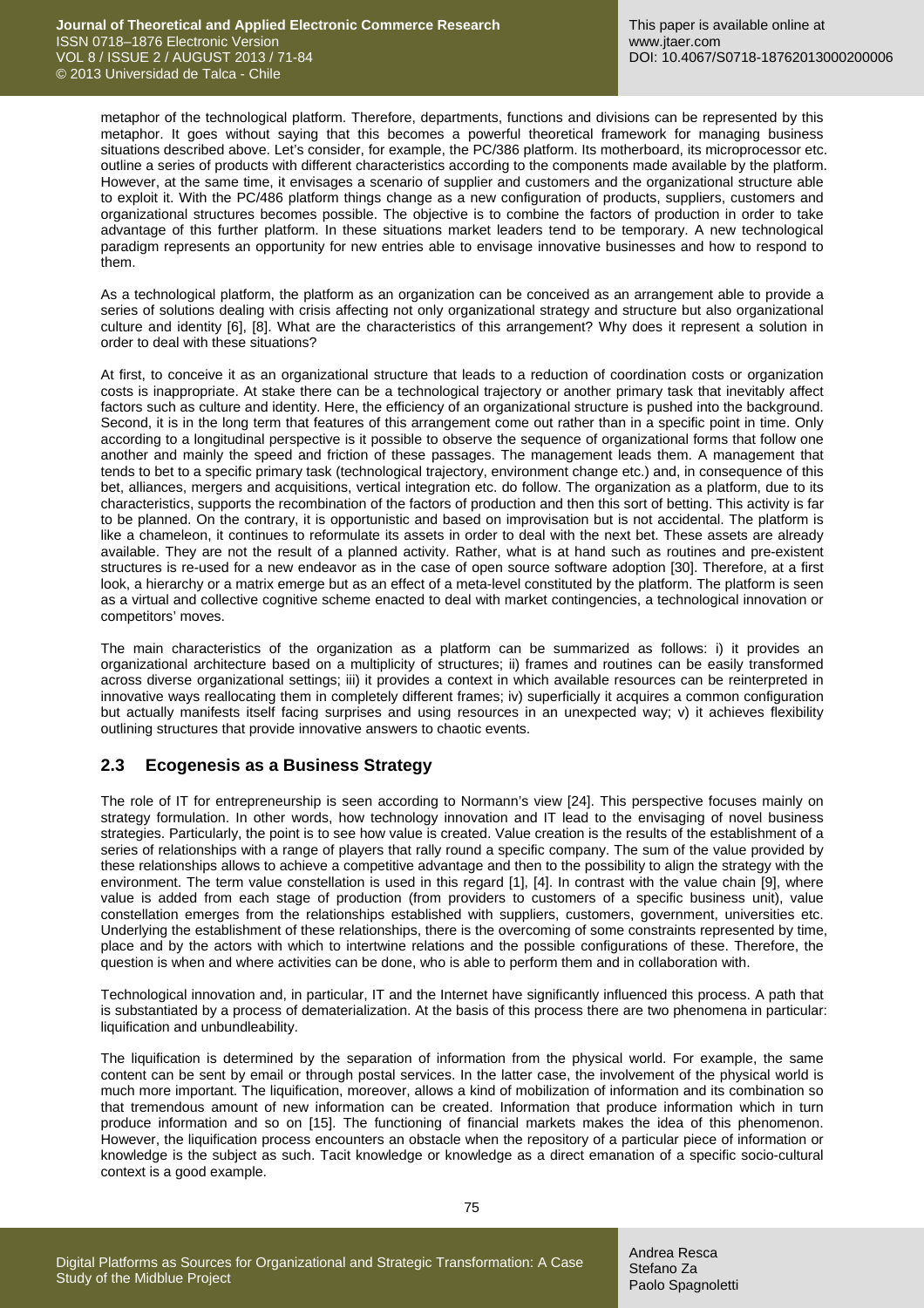The unbundleability, instead, has to do with the possibility of reformulating the production activity according to time, the place where this is carried out and the involving actors. For example, due to e-commerce platforms, goods are available 24 hours a day, 365 days a year (time). Further, goods are not only available in traditional shops but also on the net (space) and customers can acquire a new role as in the case of Ikea furniture where they are in charge of the assembling function rather than Ikea's employees (actor). To say it differently, unbundleability represents the possibility provided by IT to dissect activities of a specific business through innovative solutions.

Technological innovation and IT do not only support the dematerialization process but also the rebundleability process [24]. What was liquefied and unbundled can be re-bundled according to innovative forms. This means that economic activities can be reconstructed to take advantage of the most valuable assets available. A design vision emerges in which external actors and new competences are mobilized, old business borders are overcome and actors' roles are reshuffled. If this business reconfiguration involves not only products and services but a whole business system, an ecogenesis occurs. The rules of the game transform, leading to a new infrastructure and new business ideas that influence strategies, actions and networks of other actors within the system.

Normann [24] turns to the concept of prime mover for defining an economic actor able to reconfigure a business up to promote an ecogenesis. But what is a prime mover? It is not a question to take advantage of a technological innovation or of a market imperfection. The question is a mind-set of value creation and the term upframing is used in this respect. Upframing is considered an attitude toward a larger conception of value creation, the possibility to envisage a more articulated business system. Of course this is not only an intellectual exercise. The point is to follow this business model establishing an innovative reconfiguration bringing "players with desperate assets and competence together into forming a new, functioning value-creating system" [37] p. 66. The assumption, here, is that the organization structure faces difficulties to follow the strategy outlined and becomes decisive to mobilize coproducers, also on the basis of non-monetary exchanges, to collaborate to the realization of the new value system. Here the primary task is not only to be competent and efficient producing goods and services but to mobilize competences present in the environment and in the ability to establish new rules of the games that go beyond traditional business sectors and business systems. At the basis of this ecogenesis a series of factors has been identified: i) the importance of the concept of *infrastructure* as the metaphor for building a larger system able to influences strategies, actions and interactions of the players operating in it. An *infrastructure* that combines technological aspects and conceptions for creating scenarios to be actually realized; ii) a two phases process in which the *infrastructure* and its related network give, at first, shape to the conditions for supporting interactions and then a stable and progressive evolution of the system; iii) the importance to recognize and mobilize dormant resources as parts of a systemic vision through the *infrastructure* and other non-monetary resources of exchange (i.e. barter); iv) the exercise of power on other players is not considered relevant. Rather, win-win situations are important; v) *to build a world* is considered determinant. Elements of the system have to be aware of the rule of the games and of the design at the basis of the organization arrangement envisaged.

## **3 Research Methodology**

The research object of this paper concerns the role of technology and specifically of IT in the strategic and structural organizational transformation. Particularly, the objective is to investigate how this technology contributes to the formulation of business strategies, the outlining of organizational structures and the alignment with the business environment.

Based on the theoretical framework developed above, we conducted a comparative case study to investigate how strategic and structural organizational transformations are linked to the architecture of IT artifacts. The purpose of the case study was to empirically confirm that the architecture of digital systems can trigger organizational transformation at both structural and strategic levels. Furthermore, we aim to show how different literature streams can be integrated for achieving a better understanding of the organizational transformation phenomenon.

Case studies provide rich descriptions of a phenomenon and also provide understanding by allowing in-depth analysis by researchers [33]. A single-case study with two embedded units of analysis has been conducted in the context of the Midblue project, whose goal was to enhance the capabilities of a service organization that manages content delivery in a circumscribed area (i.e. museums, trading fairs, exhibitions, archaeological sites etc.). In this context IT capabilities in supporting the exchange of multimedia contents and information, are the basic elements for building new IT solutions. They can transform such organizations and give them a competitive advantage.

Our primary source of data includes project documents, direct observation and focus groups with project participants and IS scholars. We used focus groups to corroborate and clarify the data collected through project documents. The use of multiple sources of information give help to prove the credibility and dependability of interpretive case study [36]. The project documents provided a first source of evidence for depicting the differences between Mv1 and Mv2. During meeting and seminars, some feedbacks were collected from project partners, practitioners and IS scholars. Data were analyzed and interpreted using the integrated framework for IT based organizational transformation [34].

The Midblue project provides an illustrative example of the phenomenon under investigation for different reasons. First, the project is relatively simple in terms of goals, project structure and stakeholders. The goal of the project was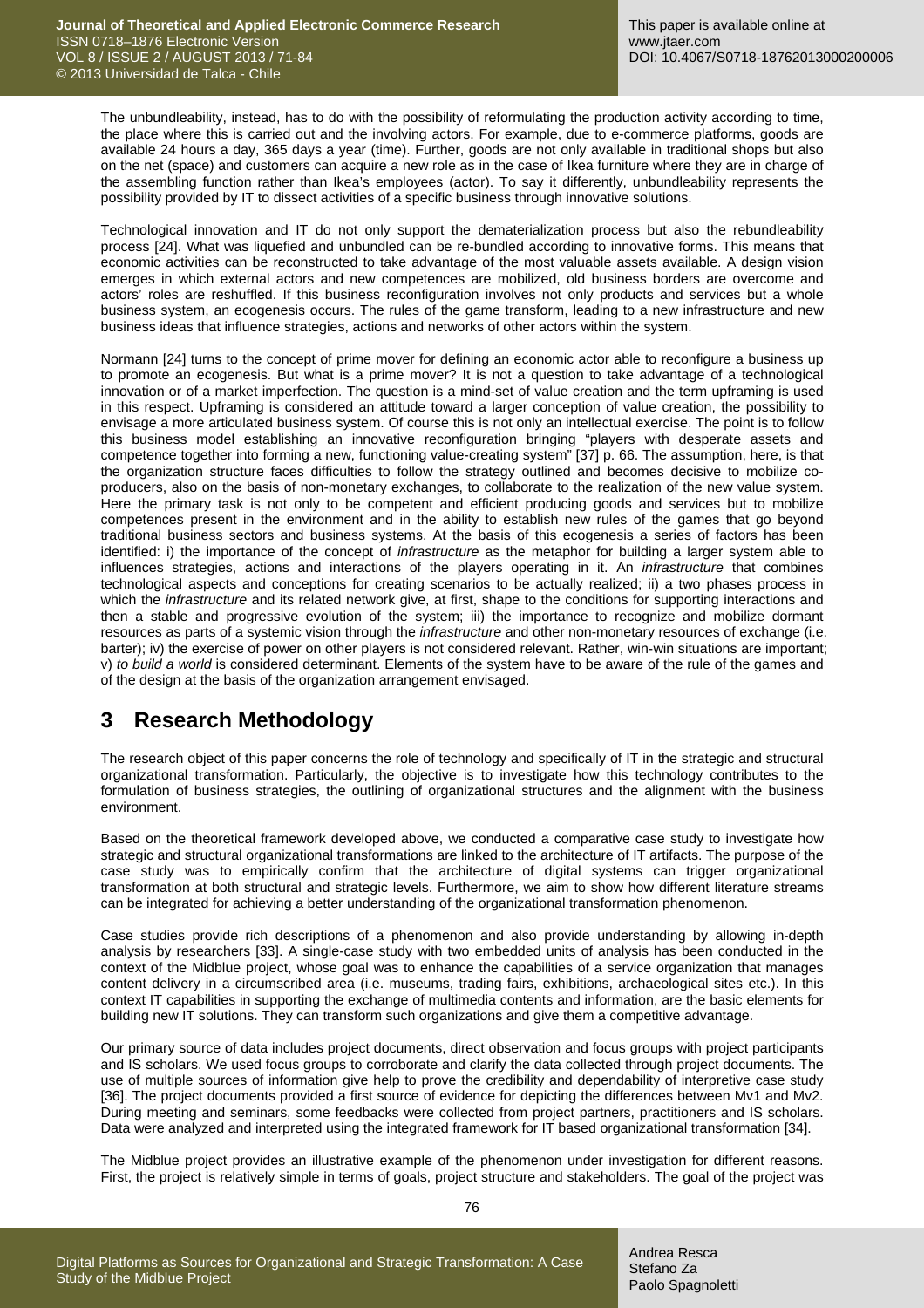to implement a solution for transforming the means through which contents and information related to the objects that are observed by the customers during their visiting experience are provided. A Small and Medium Enterprise (SME), operating in the IT industry, was the key actor in the project with the scientific support of a research center. A local authority was funding the project in order to foster the innovation in the specific geographic area. Second, being members of the research center that was involved in the project, we had a privileged access to the Midblue information and stakeholders. Furthermore, having coordinated the design and evaluation activities of the project, we directly observed the phenomenon under investigation due to the opportunity to have complete access to a large set of project documentation. Third, the scope of Midblue has considerably changed during the project duration and it is interesting for revealing the evolutionary aspects of organizational transformation. This last aspect offers the possibility to perform a longitudinal case by specifying how certain conditions changed over time leading to the design of Mv1 and Mv2.

These three aspects are advantages that justify both the choice of a single-case study as a strategy for conducting the research and the selection of Mv1 and Mv2 as two embedded units of analysis for avoiding the unsuspected slippage problem [20] p. 50. In fact, the comparison of two different scenarios emerged during the project reveals itself rather interesting, despite one is the development of the other. The reasons at the basis of these differences are investigated in detail as sources of considerations on the role of these digital architectures, on the formulation of strategies and the outlining of organizational structures.

#### **3.1 The Midblue Case**

In the summer of 2009, the Lazio Region (Italy) issued a research grant dedicated to SMEs and research academic institutions (i.e. university, research centers etc.), for presenting proposals for innovative IT research projects. Such projects were requested to contribute to the development of one of regional strategic priorities such as aerospace, IT and multimedia, economics of cultural heritage, energy, and biotechnology. The spirit of this initiative was to allow the transfer of knowledge and competences from academic institutions to SMEs.

The main objective of the *Midblue* project was to design, implement and evaluate an IT system for providing multimedia information to visitors of circumscribed areas (i.e. museum, trading fair, exhibition, archaeological sites, etc.). Visitor are observed and the project objective was to enrich their visit experience. One of the peculiarities was the use of users personal devices (i.e. smart-phone, mobile phones, and other handled devices belonging to the visitor) without using any additional devices such as legacy audio/video guides.

The research center involved in the project provided its knowledge and competences for performing the following steps: i) formulate the state of the art about the use of IT for supporting the visiting of circumscribed areas adopted in the cultural heritage context; ii) investigate visitors' behaviors of the several channels used for providing contextual information (panel, audio-guide, totem, etc.); iii) recognize the potential actors involved in the new scenario (visitors, organization, etc.) and their needs; iv) design the IS; v) supervise the system implementation and its testing performed by the SME; vi) perform the evaluation of the implemented solution.

The first version of the Midblue system (Mv1) aimed to provide multimedia content distribution to users in a small and delimited geographic area (a museum, an archaeological area, a trading fair, an exhibition, etc.) using the Blue-tooth connection available at that time in almost all mobile personal devices (smart-phone, mobile phone, etc.). The choice to use the Blue-tooth connection as the channel for exchanging information was due to two main reasons. First many personal devices support this kind of connectivity. Second, the characteristics of this standard allow to recognize the device when it is close to the point of interest (POI) (maximum around 10 meters, even though, taking into account the signal strength, it is possible to consider a shorter distance).

The proposal was submitted in the summer of 2009 and in autumn of the same year the project was approved. The starting of the project activities was planned by the end of 2009 conditioned to the payment of the first part of the grant. Some problems in the funding local agency made it not possible to follow the initial planning and the actual beginning of the project was shifted month by month until autumn 2011. Almost three years following the writing of the project proposal.

After this period, the applicants decided to update the proposal by revising the project scope and objectives in order to consider the new environmental scenario particularly IT advancements. In 2011, a large portion of the potential users was equipped by a smart-phone with a WiFi connection in addition to the Blue-tooth one. Another important aspect that has been considered in this phase is the spread of the social network phenomenon (i.e. Facebook, Twitter, Google Plus, etc.) during the 2009-2011 period. In 2011, their usage was largely diffused, and users interact with social networks also through their personal mobile devices.

On this basis, a second version of the Midblue scenario (Mv2) was depicted. In particular, in Mv2: i) the Blue-tooth connection is only used to notice that a device (and hence its owner) is close to the POI; ii) in contrast with the past version, information is transmitted to visitors through the WiFi connection; iii) users have the possibility to share the content received (text, image or video) through their preferred social network, using an additional function on their devices. Also in this case the transmission is managed through WiFi in order to ensure the bandwidth for multimedia content.

Andrea Resca Stefano Za Paolo Spagnoletti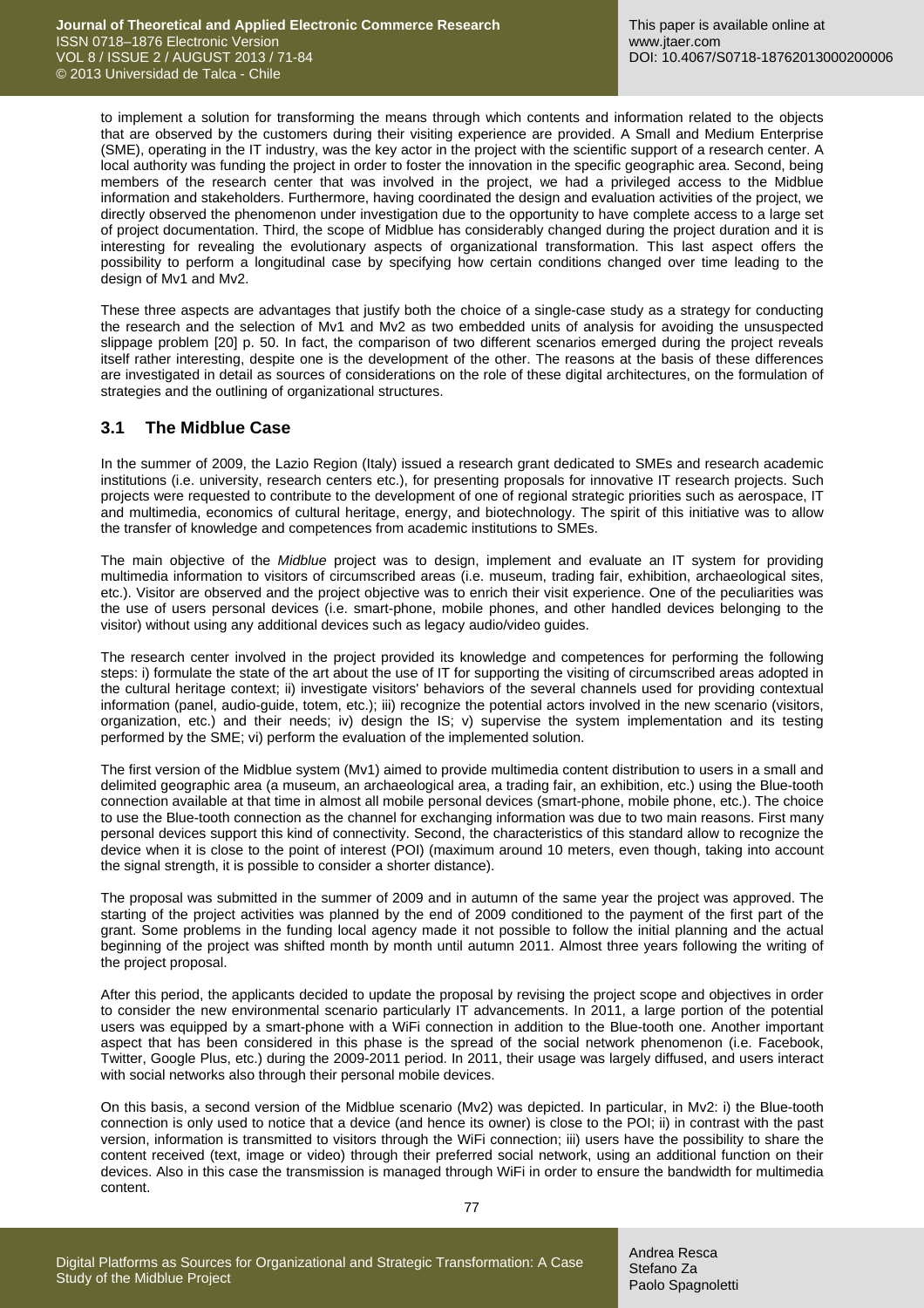The project partners made an agreement with an organization that was interested in hosting the pilot phase, according to the new project plan, during the first quarter of 2012. The apes' area of a zoological garden, managed by a group of researchers interested in studying apes' behavior. Researchers who are periodically involved in field studies in remote areas where they collect data on the ape's behavior through direct observation. In this context, they played an important role in the Mv2 since they agreed to take part in the pilot study by providing contents (text, images and video) in a dynamic way.

During the first meeting with content providers, an additional requirement came to the fore: the willingness of such researchers to have the opportunity of disseminating the results of their studies by targeting seniors, kids and other classes of users outside the traditional range of scientific dissemination. Specifically, there was the possibility to circulate contents through social networks and to participate in online communities activities legitimating their role in the academia and in the society at large.

This possibility was transformed into the design of a new capability of the system for collecting instantly and automatically contents produced by online communities using external social network tools (i.e. Facebook pages). In this way content providers can interact using the functionalities of social network sites and share contents such as likes, posts, videos, pictures, etc. with people sharing the same interests (i.e. apes' behavior). Such contents are instantly and automatically transmitted to the visitors of a POI giving them the possibility to further circulate additional comments within their personal networks.

Now, two kinds of communities can be identified: visitors and scholars. Each visitor is a member of his/her personal network and can share contents provided by the system with his/her contacts. On the other hand, researchers are part of the collaborative communities of content producers that are studying apes' behaviors. In this way, the system enables an information flow only from the scholars' community to the visitors' communities, and not vice versa.

During the next round of requirement definition, a way for allowing a sort of interaction between the two communities has been proposed. For example, visitors can take a picture or a video with their smart-phones during their tour and through the system they can share this content with the researchers' communities. Researchers can evaluate it and eventually enrich the set of contents provided by the system. In this way the Mv2 blurs the boundaries of the two communities.

### **4 Discussion**

A deep understanding of the organizational transformation process within the Midblue project can be achieved by applying the key concepts of our theoretical framework for performing a comparative analysis of Mv1 and Mv2 along architectural, structural, and strategic perspectives.

### **4.1 Midblue as Digital Product**

The IT architecture perspective suggests to look at Mv1 and Mv2 as digital products [37]. At first, the analysis is about the architecture of these IT artifacts and specifically if they are built according to a modular architecture or a layered modular architecture. The former seems to characterize Mv1. In fact, its components are part of a single design architecture even though it can acquire several forms. Size and dimension can be adapted but necessarily they share a matching interface. In contrast, components of Mv2 are part of a different architecture. It goes without saying that social networks such as Facebook or YouTube can be integrated in a large number of products/platforms. The term assemblage [10], [23], [27] is considered appropriate to describe this platform identified by a layered modular architecture due to the fact that its components are part of different products/platforms.

Differences between Mv1 and Mv2 emerge clearly analyzing the layers (device, network, service, and content) of these digital products. The device layer (hardware and firmware) is composed by a series of components integrated by the Mv1 application. Its functions are circumscribed to the management of information flows linking the central server to a number of Blue-tooth stations that are located in the spots of interest within the zoological garden taken into consideration. Mv1 can be conceived as a sort of closed system that makes available an additional channel for distributing information from the organization to its customers. The characteristics of the network (physical infrastructure and transmission protocol) confirm this scenario. A Blue-tooth technology circumscribes to the establishment of personal area networks (PAN) imposing limits to the provision of services (content available only on-site) and contents.

On the other hand, Mv2 devices and networks are more articulated. In this case, the Mv2 application represents the system integrator for different components that include also social networks such as Facebook and YouTube. Here, the Blue-tooth technology is used only to geo-localize visitors while information exchange takes place through a WiFi channel. This shift in the technology transmission mode is enabled by the availability of visitors' personal devices equipped with a WiFi interface. Furthermore, the presence of smart devices in the Mv2 scenario entails makes possible the access to digital contents either on site or on social networks. In fact, the WiFi capability enables the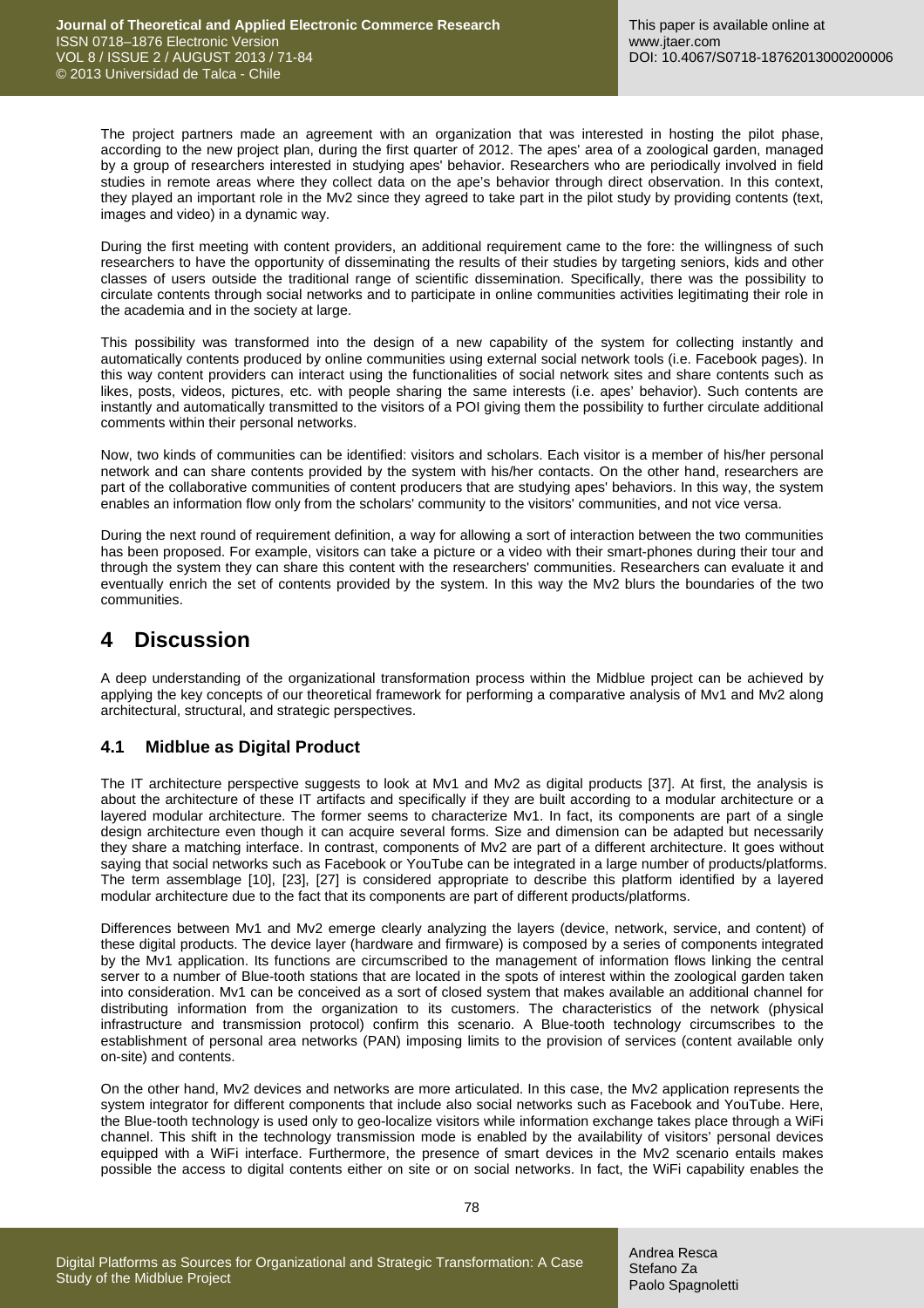internet connection and hence the possibility to create, store and edit contents (i.e. a monkey's picture) and to share them on social networks.

The fact that Mv1 is designed according to a modular architecture curbs its potential development. It is organization specific in the sense that its adoption is restricted to similar organizations (museums, archaeological sites, exhibitions, etc.). Mv2, being designed according to a layered modular architecture, is considered more generative even though it is an evolution of Mv1 [38]. Differently from the latter that supports only a Blue-tooth connection for content transmission, Mv2 combines both the Blue-tooth and WiFi connections and the social networks interface. Also, its configuration can be easily deployed in similar contexts but further configurations are not excluded given the role of visitors and researchers that can promote and implement innovative solutions.

The concept of doubly distributed network represents a further step for investigating the characteristics of Mv1 and Mv2. According to Yoo et al. [37] these networks are characterized by the presence of heterogeneous resources at different layers, by a components' control distributed across several businesses and by knowledge processes that encompass several disciplines and communities. Therefore, can Mv1 and Mv2 be considered a doubly distributed network? Actually, in Mv1, heterogeneous resources are present in different layers as suggested by the analysis of its devices, networks, services and content. However, the control of resources is centralized in the focal organization be it a zoo, a museum, an exhibition or an archaeological site. Also knowledge related to content is not distributed among different disciplines and communities but is aggregated in the focal organization. Considering Mv2, the scenario is different. In this case, heterogeneous resources are present as well. Nevertheless, the control of resources is not centralized but shared, eventually, with visitors and researchers. Besides, knowledge related to content is not circumscribed to the focal organization but it is created in a collaborative way by communities of visitors and researchers. This means that, differently from Mv1, Mv2 can be considered a doubly distributed network.

#### **4.2 Midblue as an Organizing Platform**

The analysis of Mv1 and Mv2 according to the perspective proposed by the organization as a platform [6], [8] poses some terminological problem. Mv1 and Mv2 are entities that provide contents and services whereas organization as a platform consists in a theoretical perspective for envisaging organizational solutions able to face market contingencies, technological innovations or competitors' moves.

The organization as a platform characterizes itself for its architecture based on a multiplicity of structures. Mv1 can be traced back to this architecture with difficulty. The organizational structure of the focal organization (zoo, museum, exhibition, archaeological site etc.) tends to prevail. In Mv2 the organizational structure is more articulated as users and researchers respective communities are added outlining an architecture composed by a multiplicity of structures. The organization as a platform is characterized also by the transformation of frames and routines across different organizational settings. In this case, Mv1 does not enable this transformation and supports only a single organizational setting. In contrast, in Mv2 content production and distribution can be easily transferred to users and researchers. Among the capabilities of the organization as a platform there is the possibility to reinterpret available resources such as skills, information, products, materials etc. according to innovative ways and to reallocate them in completely different frames. Mv1 does not show these characteristics. The reinterpretation of resources and their reallocation are limited by a context in which the focal organization plays a decisive role. The picture changes in Mv2. Here, actually, contents and services provided can be re-enacted due to the role of visitors, researchers and their respective communities and re-shaped by social networks such as YouTube and Facebook.

The point is to investigate the shift from an application supporting and automating existing processes and tasks (Mv1) to a technological platform that opens its boundaries to external communities of users (Mv2) [30]. What have been the main factors at the basis of this shift and which organizational configurations have taken place? In Mv2, the adoption of the WiFi technology for information transmission marks a significant change in comparison with Mv1. At the basis of this decision there was the intention to follow a new technological trajectory based on the diffusion of the WiFi capability in personal devices (i.e. smart-phones). However, the new system is not only the result of the adoption of the WiFi capability for complementing the geo-localization of visitors based on Blue-tooth. In the new scenario, researchers contribute actively in the provision of contents and social networks such as Facebook and YouTube acquire an important role not only in the distribution of contents but also in supporting the creation and development of online communities that can contribute to the collaborative production of contents [31]. In this understanding, the analysis of the organizational configurations that support the passage from Mv1 to Mv2 is not decisive. They can be considered a consequence of this new scenario in which the role of technology, researchers and visitors prevail. Therefore, the establishment of this organizational configuration composed by the focal organization and visitors and researchers communities is not central to Mv2.

From a structural perspective, the possibility to outline organizational configurations able to support innovation and provide an answer to unexpected events is fundamental. In these terms, Mv1 shows limits since a transformation is expected only within the boundaries of the focal organization. The scope of the IT artifact is to transfer contents to visitors without any impact on the overall organizational structure. Differently, in Mv2, YouTube and Facebook become part of the solution. To involve social networks entails the participation of visitors' and researchers' communities and, in this way, the platform envisages a structural arrangement in which external communities are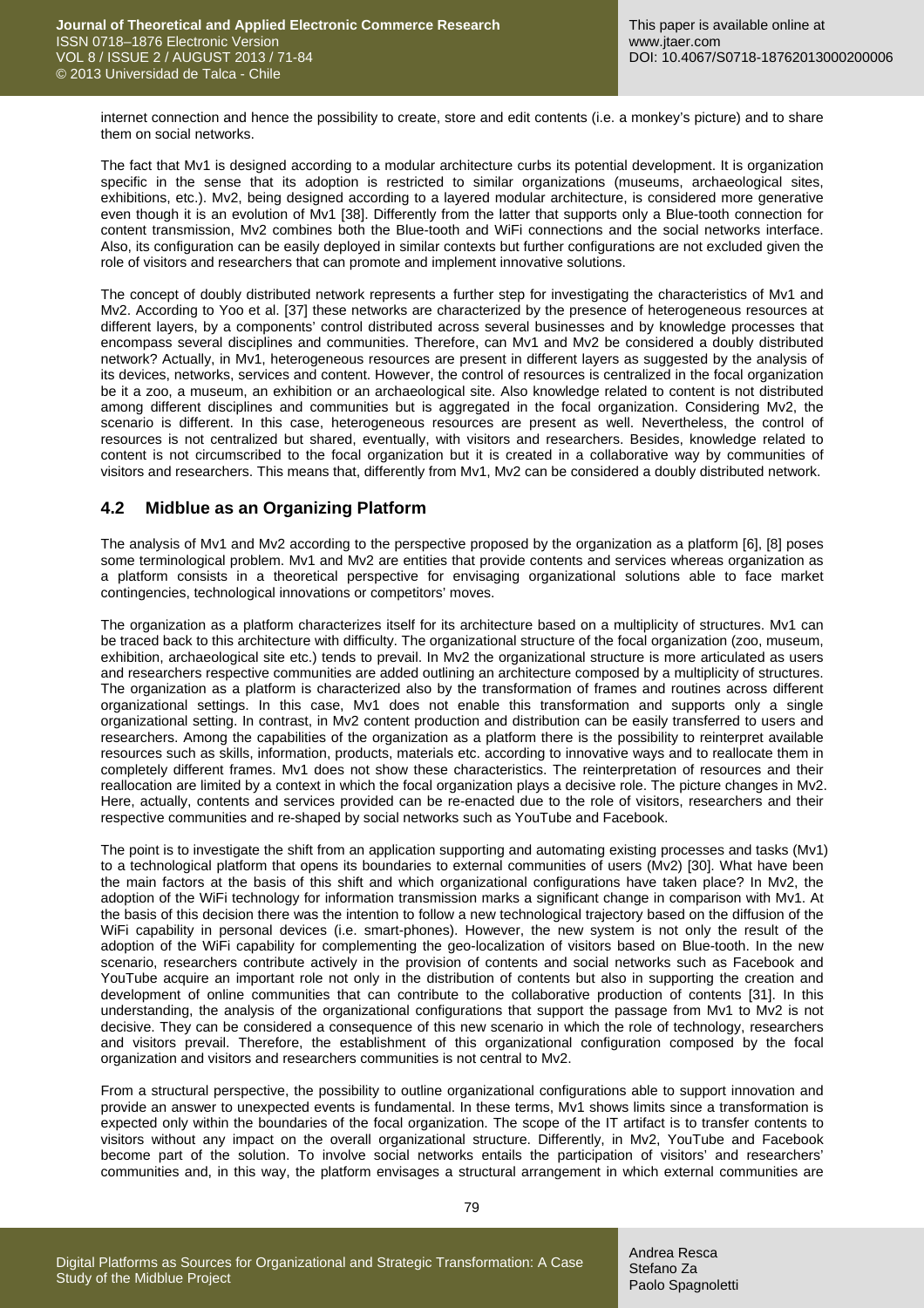connected to the focal organization. In some sense, the characteristics of Mv2 give shape to the organizational configuration.

#### **4.3 Midblue as an Ecogenesis**

When the strategic perspective is adopted, the concepts of dematerialization (liquification and unbundleability), rebundleability, prime mover and ecogenesis provide the lenses for understanding the IT enabled organizational transformation. The objective is to see how the Midblue project and particularly Mv1 and Mv2 transform the supply of products and services in the Midblue context (the provision of information in restricted areas). Our theoretical framework suggests to focus on the dematerialization process and on the consequent rebundleability that leads to a prime mover and to an ecogenesis.

As far as liquification concerns, that is the separation of information from the physical world, visitors have access not only to traditional sources of information such as banners, signs and flags but also to multimedia information available on their own devices equipped with a Blue-tooth connection. Mv2, in comparison with Mv1, requires a WiFi connection to access the content but, on the other hand, it encompasses the geographical limits of Mv1, which can only provide contents already owned by the focal organization. In fact, social networks in Mv2 turn out to be a source of new information and a tool for circulating them among communities of visitors and researchers.

The effects of the Midblue project on unbundleability can be subdivided according to time, space, and involving actors. Mv1 does not affect unbundleability according to time as multimedia information, once downloaded to visitors' personal devices, cannot be accessed later. Unbundleability according to space is not affected as well. It is necessary to be physically present in a determined geographical area to have access to multimedia information. Neither unbundleability according to involving actors has been touched by Mv1. The institutional arrangement or the focal organization (a zoo, a museum, a trading fair, an exhibition etc.) at the basis of the provision of these products and services have been kept unchanged.

Mv2 prompts unbundleability more deeply. In this case contents are not only available on visitors personal devices (specifically smart-phones) located in a delimited geographical area but also on social networks. Connecting the visitors and the researchers communities to the focal organization is as simple as putting a *like* on the Facebook page of the organization in question. This means that contents are available to visitors, researchers and their respective communities anytime (unbundleability according to time). As far as unbundleability according to space concerns, it is not necessary to be present in a determined geographical area to have access to them. The WiFi connection, the possibility to connect to the internet and then to social networks makes contents available both to visitors researchers and their communities. Mv2 envisages a significantly different organizational arrangement. The provision of contents is no more circumscribed to organizations such as zoos, museums, trading fairs, exhibitions and archaeological sites. Both visitors and researchers can acquire an active role in this respect. Visitors have the possibility to take images and videos on-site and then to post them on social networks by means of personal devices. Researchers have at disposal an extra source of information monitoring a further sample of apes. Besides, an additional channel for disseminating research results becomes available and can foster the debate within researchers' communities.

Rebundleability envisaged by the Midblue project on the basis of Mv1 consists of the possibility to provide visitors of a delimited geographical area multimedia contents related to what they are observing. A new channel of information is accessible other than typical ones as banners, signs, boards etc. With Mv2 rebundleability is more articulated. Similarly, a new channel to provide and eventually download contents to personal devices is available. However, the possibility to involve visitors and researchers gives chance to reformulate significantly products (contents) and services provided. The point now is to see if the concepts of prime mover and ecogenesis are helpful for interpreting the passage from Mv1 to Mv2. Among the attributes of a prime mover there is the capacity to foreshadow an upframing. And this is what actually takes place. Visitors and researchers are involved in the supply of contents and can create innovative channels of distribution generating a larger conception of value creation. In this understanding, the *infrastructure* conception comes to the fore. Mv2 can be considered as the result of the Mv1 evolution. In these cases technological aspects prevail and Mv1 can envisage a larger value system with difficulty except for the fact that a new channel of information distribution was established. However, it constituted the backbone for designing Mv2. On the other hand, Mv2 shares the characteristics of an ecogenesis as suggested by Normann [24]. In this case, a larger value system emerged as a two-phases process in which, at first, system interactions are designed and then they can evolve due to the role of visitors and researchers. This *infrastructure* also conceives the mobilization of traditionally dormant resources in zoos, museums, exhibitions or archaeological sites such as visitors and researchers who tend to be passive content consumers (visitors) or content producers once and for all (researchers). At the origin of Mv2 there are not power relationships but, rather, win win situations between the pivotal organization, visitors and researchers and shared rules of the game of the organizational arrangement envisaged. This suggests that an ecogenesis takes place.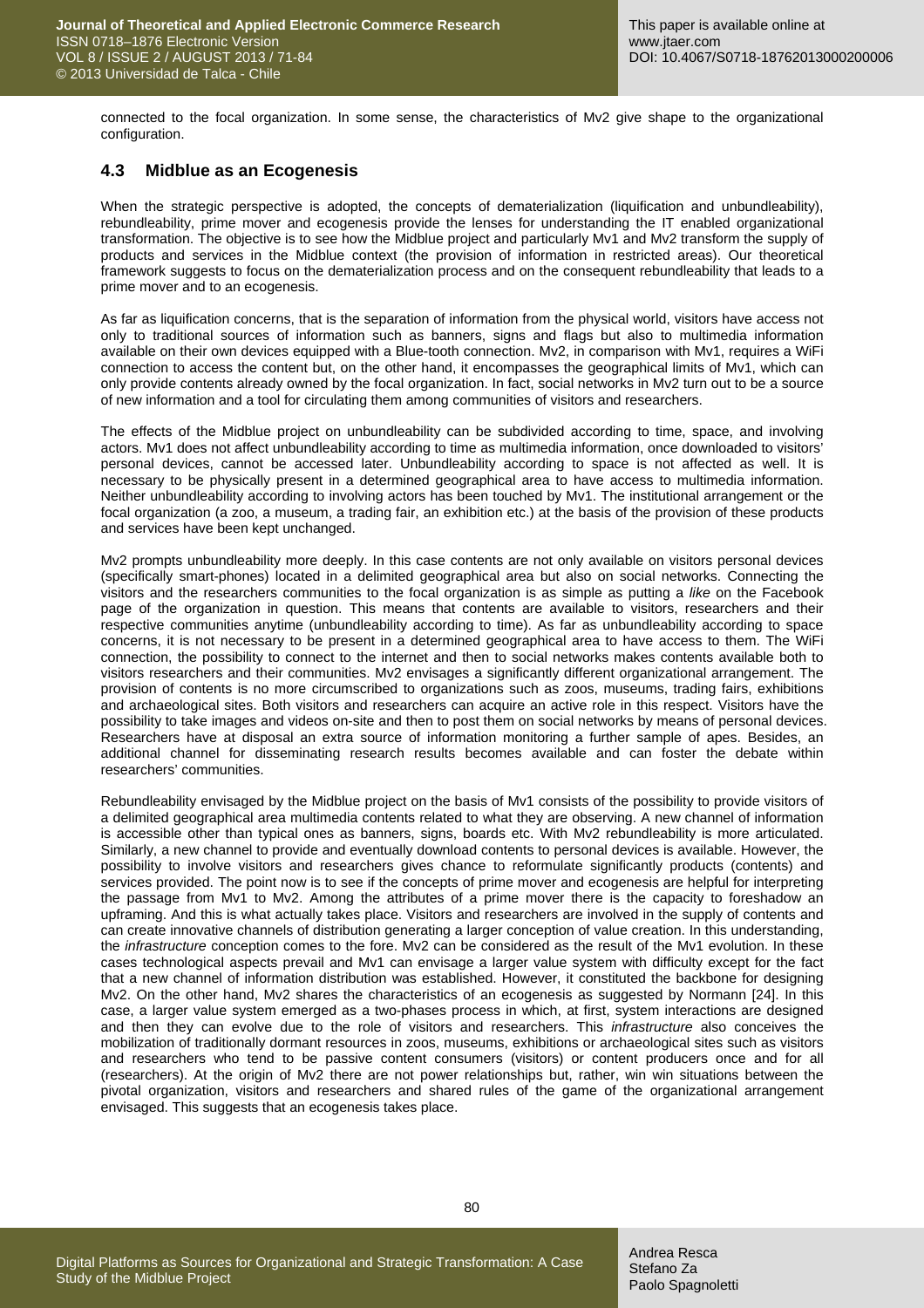#### **4.4 Organizational Transformation in the Midblue Project**

The Midblue project provides an illustrative example of how strategic and structural transformations take place when IT artifacts are deployed into organizational settings. The analysis of the Mv1 and Mv2 scenarios through the lenses of our theoretical framework provides many insights in this respect. Mv1 and Mv2 are, at the same time, very similar and very different: very similar because the latter is the direct evolution of the former and a significant part of services and contents provided are the same; very different as is emerged in their analysis as a digital product [37], organizing platform [6], [8], and ecogenesis [24].

A summary of the results of this comparative analysis is presented in Table 2 in which the main findings are reported along the dimensions of our theoretical framework.

| Perspective\Unit<br>of analysis    | <b>Midblue version 1</b>                                                                                                             | Midblue version 2                                                                                                                                                                                                                                                                      |
|------------------------------------|--------------------------------------------------------------------------------------------------------------------------------------|----------------------------------------------------------------------------------------------------------------------------------------------------------------------------------------------------------------------------------------------------------------------------------------|
| <b>IT Architecture</b>             | IT application based on a core set of<br>IT capabilities                                                                             | Digital platform for information sharing<br>and collaboration linked to<br>existing<br>information infrastructures                                                                                                                                                                     |
| Organizational<br><b>Structure</b> | Static<br>predefined structure<br>and<br>whose coordination mechanisms.<br>processes, and tasks are supported<br>by IT applications. | Organization as a platform that enables a<br>multiplicity of structures and<br>the<br>reinterpretation and<br>reallocation<br>οf<br>resources produced and consumed within<br>visitors and researchers communities                                                                     |
| <b>Business Strategy</b>           | To enrich the experience of the<br>providing selected<br>by<br>visitors<br>multimedia content during their visit.                    | To revise the value proposition by<br>the<br>boundaries of<br>opening<br>the<br>organization to external communities of<br>customers and suppliers. The digital<br>platform enables an ecogenesis of<br>contents and behaviours and allows to<br>encompass time and physical barriers. |

|  | Table 2: Summary of case findings |  |  |
|--|-----------------------------------|--|--|
|--|-----------------------------------|--|--|

The first perspective stresses the importance of the technological architecture in the modalities through which firms organize for innovation [37]. Mv1 and Mv2 are in fact characterized by slightly different architectures. Whereas Mv1 is an IT application based on a core set of IT capabilities (i.e. multimedia content management, localization via Bluetooth, etc.), Mv2 provides an example of a digital platform supporting a doubly distributed network. In Mv2 the IT architecture combines some additional IT capabilities (i.e. WiFi, social network interfaces) in order to build a digital platform for information sharing and collaboration linked to existing information infrastructures (i.e. Facebook, YouTube). The conversion from a digital application (Mv1) to a digital platform with a layered modular architecture (Mv2) led up to a radical change. The range of services and contents that can be provided by Mv2 is wider in comparison with Mv1. Besides, the capabilities of the former are not fully expressed yet as visitors and researchers, for example, can envisage innovative solutions in the provision of services and contents. All of this comes out plainly as Mv2 differently from Mv1 can be considered a doubly distributed network [37]. The presence of heterogeneous resources in different layers (the MidBlue application and social networks), the distribution of control of components across several businesses (the MidBlue project, YouTube, Facebook) and the fact that knowledge is shared according to several disciplines and communities (zoo, visitors and researchers) create the conditions for a promising context for the evolution of the Midblue project.

The organization as a platform [6], [8] is the second perspective taken into consideration. This perspective outlines the characteristics of a scenario able to generate continuously organizational forms based on recombination of existent resources, routines and transactions. Mv1 and Mv2 are studied according to their capacity in this recombination process for the provision of services and contents. Whereas the Mv1 assumes a static and predefined structure of coordination mechanisms, processes, and tasks, Mv2 instantiates a totally different scenario. In this case, it enables a multiplicity of structures other than the reinterpretation and reallocation of resources produced and consumed within visitors and researchers communities. The organizational architecture, routines, procedures, and frames remain stable and consistent in Mv1. In contrast, in Mv2 they are subject to innovative forces so that resources can be reinterpreted according to innovative solutions for the provision of services and contents. Besides, here the focus is posed on the dynamics at the basis of the conversion from Mv1 to Mv2. It is the result of a combination of factors that goes from the adoption of the WiFi technology for information transmission to a scenario in which visitors and researchers can become protagonists of the production and distribution of contents through social networks. Social networks acquire a further role according to the organization as a platform as factors that outline structural arrangements. YouTube and Facebook are the instruments through which visitors' and researchers' communities become part to Mv2 organizational configuration.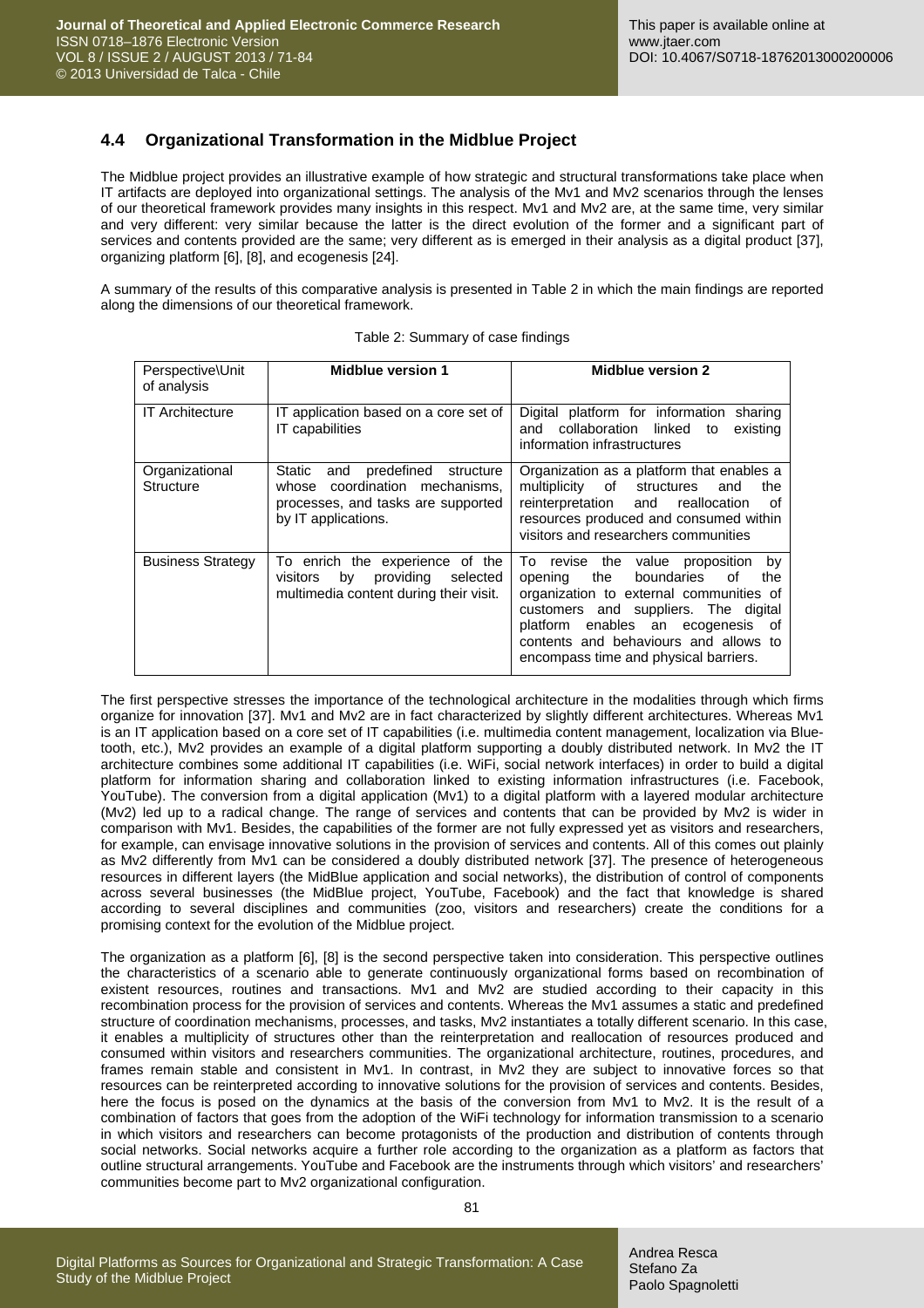Finally, dynamics of value creation are at the basis of the third perspective [24]. Here IT artifacts are seen as drivers and tools for a dematerialization process that allows to recombine the factors of production for achieving a competitive advantage. Mv1 and Mv2 are thus analyzed according to their capacity to support a dematerialization process and to exploit the potential of existing *Information Infrastructures* [14] in order to reconfigure the available resources available. Whereas Mv1 shows how IT applications can enrich the experience of the visitors by providing selected multimedia content during their visit, Mv2 provides an interesting example of a strategic turn enabled by a digital platform. Thanks to Mv2 the zoo can revise its value proposition by opening the boundaries of the organization to external communities of customers and suppliers. This perspective shows how digital platforms enable an ecogenesis of contents and behaviours by encompassing time and physical barriers. Liquification, unbundleability and then rebundleability are affected significantly by Mv2 but is not the same in the Mv1 case. This means that the possibility to reconfigure a specific activity such as the transmission of information to visitors of circumscribed areas (zoo, museums, exhibitions etc.) is limited in the latter. Turning to the concept of *infrastructure*, this limit is investigated in detail. Mv1 envisages a larger value system with difficulty as mechanisms at the basis of its evolution are not present (a two phases development process, the mobilization of dormant resources, the creation of win win situations, and the establishment of new rules of the game). In contrast, Mv2 actuates these mechanisms so that to delineate an ecogenesis [24].

These findings provide insights on the transformative power of new digital architectures. Due to the theoretical framework, different perspectives dealing with the same phenomenon. This means that both the structural level, the strategic level, and the environmental level have been investigated considering the role of digital platforms. Specifically, the Midblue case provides successfully instantiations on the modalities through which, in particular, two distinct applications such as Mv1 and Mv2 have led to a significant different transformative process. In the Mv2 casenew IT capabilities such as WiFi connections and social network APIs are at the basis of the organizational structure transformation and the implementation of new strategies.

By confirming that the architecture of digital systems can trigger organizational transformation at both structural and strategic levels, our case study provide empirical evidences that environment/strategy, strategy/structure, and strategy/IT alignments cannot be managed in traditional ways. This conclusion poses practical implications for current IT governance and IT project management practices. When dealing with digital products, practitioners should be aware on the strategic and structural implications of their choices and carefully analyze the potential of digital platforms in their context. The proposed framework can serve, for instance, as a basis for developing new conceptual tools for ex-ante and ex-post evaluation of IT projects.

## **5 Conclusions**

This study has demonstrated how digital architectures, organizational structures, and business strategy are intertwined and in a state of continuous evolution. We conducted a single-case study with two embedded units of analysis in order to compare two scenarios that refer to different phases of the same Midblue project. Although the Midblue scope, objectives, and resources remained almost unchanged during the five year period of our longitudinal study, advancements in technological capabilities and information infrastructures has imposed to revise the solution scenario from Mv1 to Mv2. Different architectures led to different organizational transformation power of the IT solutions. Our theoretical framework has demonstrated to be a valid tool for analyzing these differences.

The main limitation of this study is related to the fact that the Midblue artifact has only been implemented in the pilot phase of the project. In this respect, only the design level is taken into consideration. Further, the object of the research, the provision of multimedia information to visitors of circumscribed areas, is marginal in the business environment as specific to Small and Medium Enterprises (SMEs) and then it could not be considered a representative instance.

Finally, the examination of the Midblue project according to the theoretical framework has evidenced how digital platforms can be a source of organizational transformation at both strategic and structural levels. By integrating different perspectives the central role of digital architectures in triggering and enabling organizational transformation is confirmed. Nevertheless, we emphasize also is the irresolution of the analysis even though some guiding points are placed. The scenario depicted suggests that technology, organizational arrangements and business strategies are in continuous evolution and probably Mv3 is already taking shape.

## **References**

- [1] M. Bacharach and D. Gambetta, Trust in signs, in Trust in Society (K. S. Cook, Ed.). New York: Russel Sage Foundation, 2001, pp. 148-184.
- [2] P. Besson and F. Rowe, Strategizing information systems-enabled organizational transformation: A transdisciplinary review and new directions, Journal of Strategic Information Systems, vol. 21, no. 2, pp. 103- 124, 2012.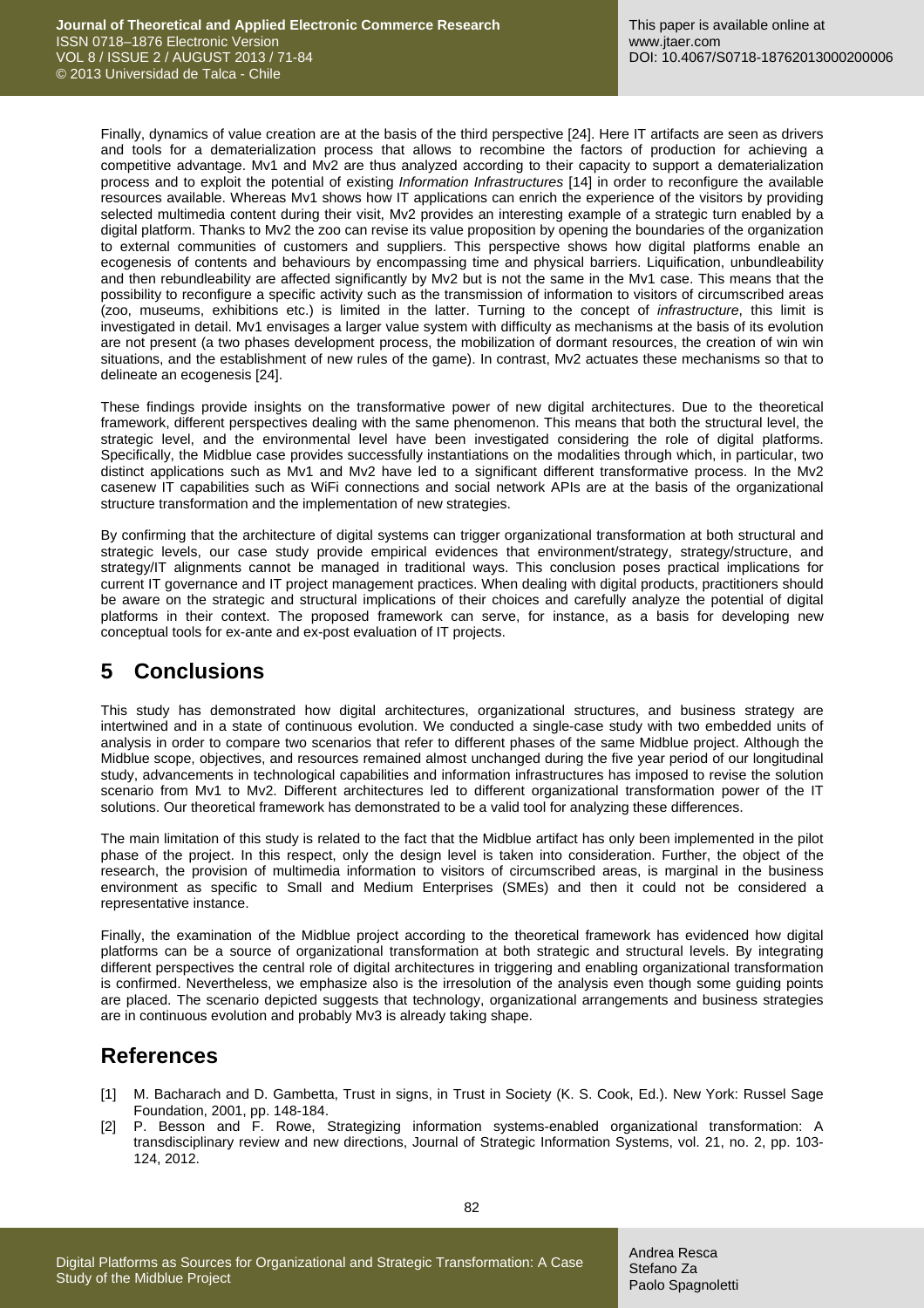- [3] R. J. Boland, K. Lyytinen, and Y. Yoo, Wakes of innovation in project networks: The case of digital 3-D representations in architecture, engineering, and construction, Organization Science, vol. 18, no. 4, pp. 631- 647, 2007.
- [4] K. E. Boulding, General systems theory-the skeleton of science, Management Science, vol. 2, no. 4, pp. 197- 208, 1956.
- [5] P. L. Bowen, M.-Y. D. Cheung, and F. H. Rohde, Enhancing IT governance practices: A model and case study of an organization's efforts, International Journal of Accounting Information Systems, vol. 8, no. 3, pp. 191-221, 2007.
- [6] C. Ciborra, The platform organization: Recombining strategies, structures, and surprises, Organization Science, vol. 7, no. 2, pp. 103-118, 1996.
- [7] C. Ciborra, Teams, Markets and Systems: Business Innovation and Information Technology. Cambridge: Cambridge University Press, 1993.
- [8] C. Ciborra, The Labyrinths of Information: Challenging the Wisdom of Systems. Oxford: Oxford University Press, 2002.
- [9] F. Contini and G. F. Lanzara, ICT and Innovation in the Public Sector: European Studies in the Making of E-Government. New York: Palgrave Macmillan, 2009.
- [10] R. Cooper, Assemblage notes, in Organized Worlds: Explorations in Technology and Organization with Robert Cooper (R. C. H. Chia, Ed.). London; New York: Routledge, 1998, pp. 108-130.
- [11] F. Fukuyama, Trust: The Social Virtues and the Creation of Prosperity. London: Hamish Hamilton, 1995.
- [12] P. Gagliardi, Symbols and Artifacts: Views of the Corporate Landscape. Berlin: Walter De Gruyter, 1990.
- [13] A. Ghazawneh and O. Henfridsson, Governing third-party development through platform boundary resources, in Proceedings of the International Conference on Information Systems, Saint Louis, Missouri, USA, 2010, pp. 48-48.
- [14] O. Hanseth and K. Lyytinen, Design theory for dynamic complexity in information infrastructures: The case of building internet, Journal of Information Technology, vol. 25, no. 1, pp. 1-19, 2010.
- [15] J. Kallinikos, The Consequences of Information: Institutional Implications of Technological Change. Cheltenham: Edward Elgar Publishing, 2006.
- [16] B. Kogut, Joint ventures and the option to expand and acquire, Management Science, vol. 37, no. 1, pp. 19-33, 1991.
- [17] K. Kusunoki and Y. Aoshima, Redefining innovation as system re-definition, in Dynamics of Knowledge, Corporate Systems and Innovation (H. Itami, K. Kusunoki, T. Numagami, and A. Takeishi, Eds.). Heidelberg: Springer, 2010, pp. 43-76.
- [18] P. R. . Lawrence and J. W. Lorsch, Organization and Environment: Managing Differentiation and Integration. Cambridge: Harvard Business School Press, 1967.
- [19] D. E. Leidner, J. Lo, and D. Preston, An empirical investigation of the relationship of IS strategy with firm performance, The Journal of Strategic Information Systems, vol. 20, no. 4, pp. 419-437, 2011.
- [20] C. Lévi-Strauss, F. Ethnologue, and F. Ethnologist, La Pensée Sauvage. Paris: Plon, 1962.
- [21] K. Lyytinen and G. Rose, The disruptive nature of information technology innovations: The case of internet computing in systems development organizations, MIS Quarterly, vol. 27, no. 4, pp. 557-595, 2003.
- [22] R. E. Miles, C. C. Snow, A. D. Meyer, and H. j. jr. Coleman, Organizational strategy, structure, and process, The Academy of Management Review, vol. 3, no. 3, pp. 546-562, 1978.
- [23] A. Mutti, I diffusori della fiducia, Rassegna Italiana di Sociologia, vol. 9, no. 4, pp. 553-549, 1998.
- [24] R. Normann, Reframing Business: When the Map Changes the Landscape. Chichester: John Wiley & Sons, 2001.
- [25] R. Normann and R. Ramírez, From value chain to value constellation: Designing interactive strategy, Harvard Business Review, vol. 71, no. 4, pp. 65-77, 1993.
- [26] R. Normann and R. Ramírez, Designing Interactive Strategy: From Value Chain to Value Constellation. Chichester: Wiley, 1994.
- [27] A. Ong and S. Collier, Global assemblages, anthropological problems, in Global Assemblages: technology, Politics, and Ethics as Anthropological Problems (A. Ong and S. J. Collier, Eds.). Oxford: Blackwell Publishing, 2005, pp. 3-21.
- [28] A. Resca and A. D'Atri, Strategic information systems and the reconfiguration of value space: A case study of Yoox, Journal of Information, Communication and Ethics in Society, vol. 10, no. 3, pp. 131-143, 2012.
- [29] E. H. Schein, Coming to a new awareness of organizational culture, The magazine-MIT Sloan Management Review, vol. 25, no. 2, pp. 2-15, 1984.
- [30] P. Spagnoletti and T. Federici, Exploring the interplay between FLOSS adoption and organizational innovation, Communications of the Association for Information Systems, vol. 29, no. 15, pp. 279-298, 2011.
- [31] P. Spagnoletti and A. Resca, A design theory for IT supporting online communities, in Proceedings of the  $45<sup>th</sup>$ Hawaii International Conference on System Sciences, Hawaii, USA, 2012, pp. 4082-4091.
- [32] R. Verganti, Design-Driven Innovation: Changing the Rules of Competition by Radically Innovating What Things Mean. Boston: Harvard Business Press, 2009.
- [33] G. Walsham, Interpretive case studies in IS research: Nature and method, European Journal of Information Systems, vol. 4, no. 2, pp. 74-81, 1995.
- [34] G. Walsham, Doing interpretive research, European Journal of Information Systems, vol. 15, no. 3, pp. 320-330, 2006.